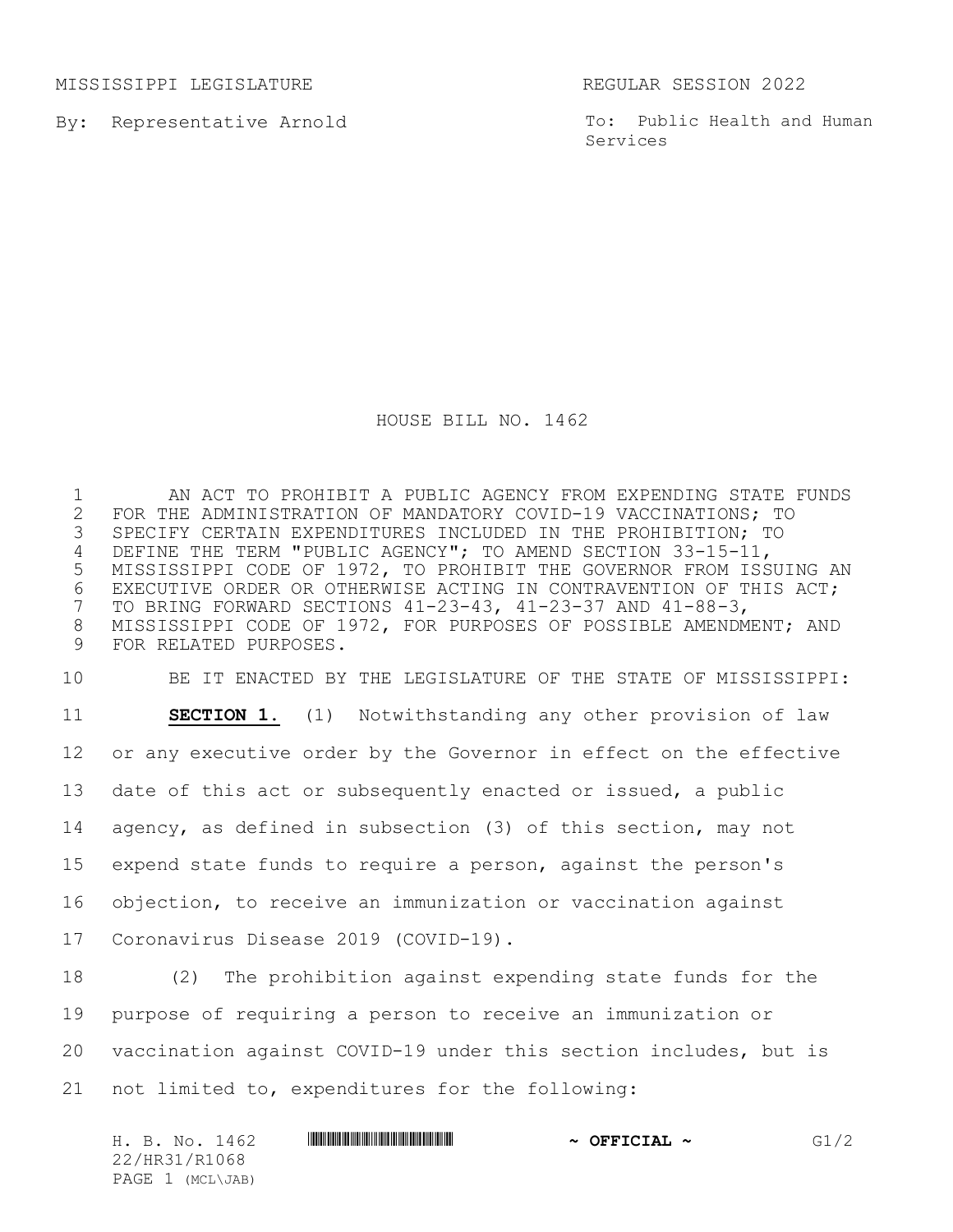(a) Costs of the vaccination and supplies and equipment necessary for the administration of the vaccination.

 (b) Personnel and administrative costs, including wages for employees of the public agency responsible for administering the vaccination, maintaining related records, preparing and submitting necessary reports, and performing such other duties associated with the mandatory administration of the COVID-19 vaccination.

 (c) Costs related to the ownership or leasing by the public agency of the property housing that public agency.

 (d) Any transportation costs that may be incurred in connection with the mandatory administration of the vaccination, including the administration of the vaccination at a site other than where the public agency is housed.

 (3) For the purposes of this section, "public agency" means any executive or legislative agency or entity of the State of Mississippi or of any district, county or municipality in the state, including a school, hospital or health clinic, which is created by or operating under the laws of this state and which receives state funding to support, in whole or in part, its operations.

 **SECTION 2.** Section 33-15-11, Mississippi Code of 1972, is amended as follows:

 33-15-11. (a) The Governor shall have general direction and control of the activities of the Emergency Management Agency and

| H. B. No. 1462   | $\sim$ OFFICIAL $\sim$                        |
|------------------|-----------------------------------------------|
| 22/HR31/R1068    | ST: COVID-19; prohibit use of state funds for |
| PAGE 2 (MCL\JAB) | mandatory administration of vaccine against.  |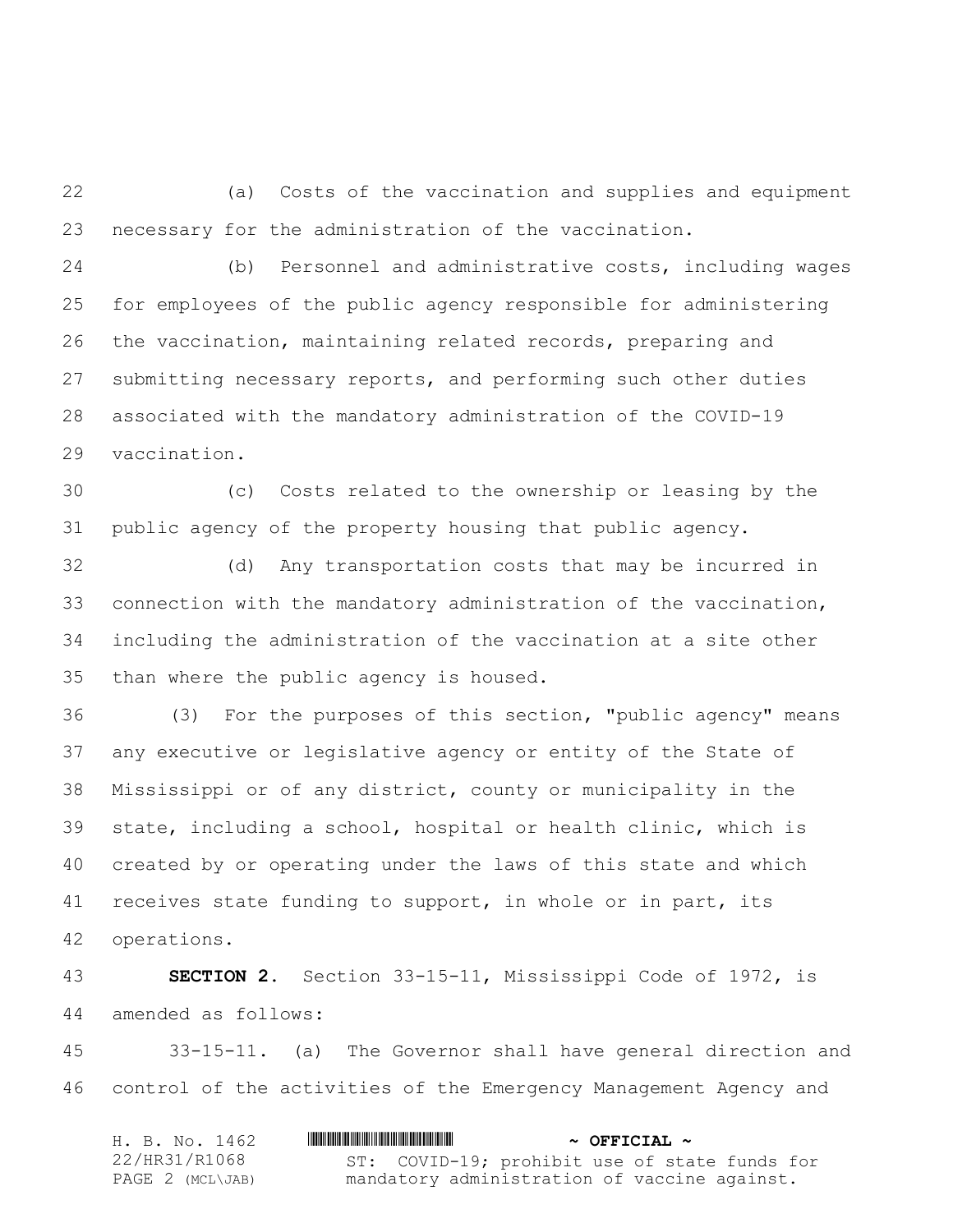Council and shall be responsible for the carrying out of the provisions of this article, and in the event of a man-made, technological or natural disaster or emergency beyond local control, may assume direct operational control over all or any part of the emergency management functions within this state. (b) In performing his duties under this article, the

Governor is further authorized and empowered:

 (1) To make, amend and rescind the necessary orders, rules and regulations to carry out the provisions of this article with due consideration of the plans of the federal government, and to enter into disaster assistance grants and agreements with the federal government under the terms as may be required by federal law.

 (2) To work with the Mississippi Emergency Management Agency in preparing a comprehensive plan and program for the emergency management of this state, such plan and program to be integrated into and coordinated with the emergency management plans of the federal government and of other states to the fullest possible extent, and to coordinate the preparation of plans and programs for emergency management by the political subdivisions of this state, such local plans to be integrated into and coordinated with the emergency management plan and program of this state to the fullest possible extent.

 (3) In accordance with such plan and program for emergency management of this state, to ascertain the requirements

| H. B. No. 1462   | $\sim$ OFFICIAL $\sim$                        |
|------------------|-----------------------------------------------|
| 22/HR31/R1068    | ST: COVID-19; prohibit use of state funds for |
| PAGE 3 (MCL\JAB) | mandatory administration of vaccine against.  |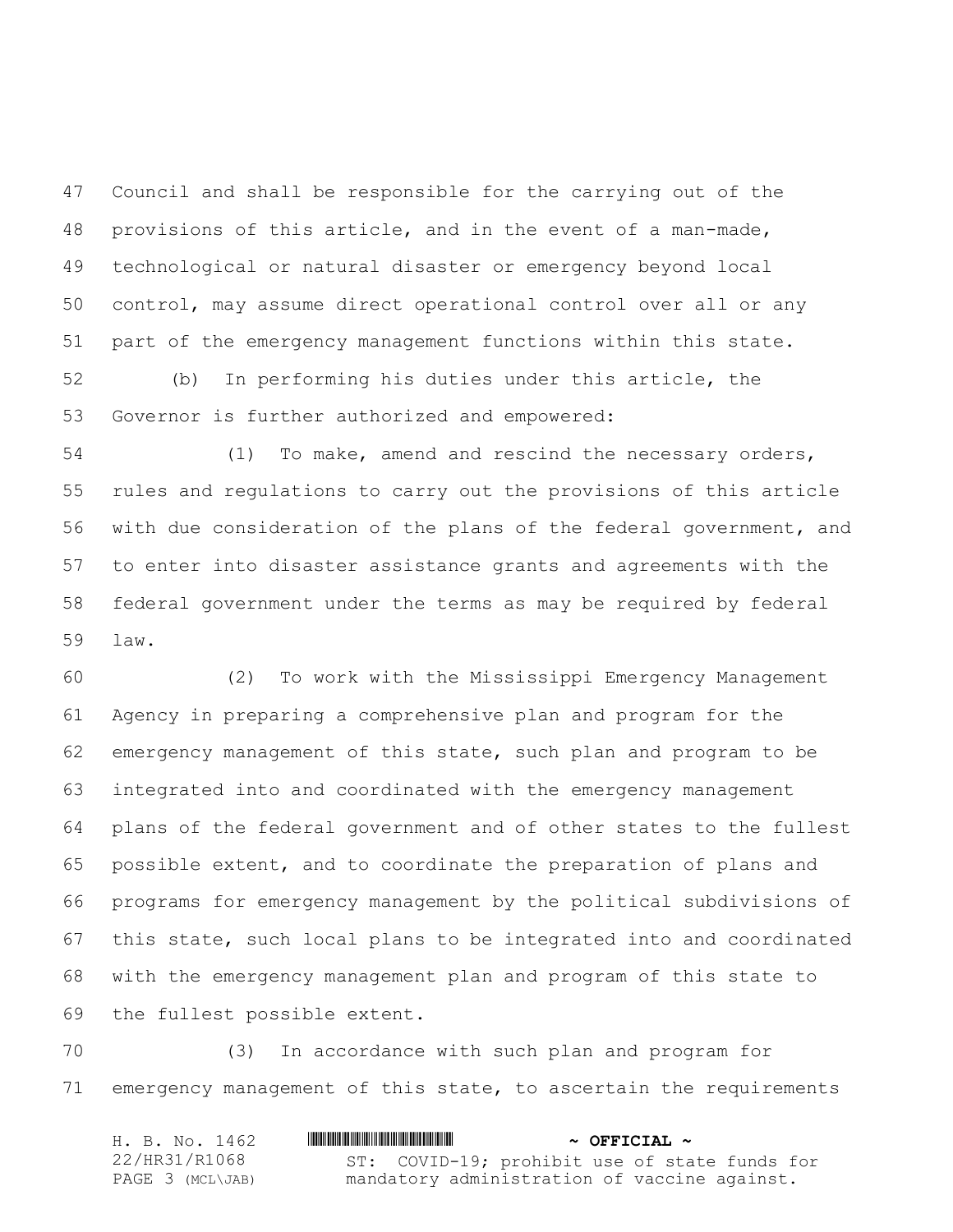of the state or the political subdivisions thereof for food or clothing or other necessities of life in the event of attack or natural or man-made or technological disasters and to plan for and procure supplies, medicines, materials and equipment, and to use and employ from time to time any of the property, services and resources within the state, for the purposes set forth in this article; to make surveys of the industries, resources and facilities within the state as are necessary to carry out the purposes of this article; to institute training programs and public information programs, and to take all other preparatory steps, including the partial or full mobilization of emergency management organizations in advance of actual disaster, to insure the furnishing of adequately trained and equipped forces of emergency management personnel in time of need.

 (4) To cooperate with the President and the heads of the Armed Forces, and the Emergency Management Agency of the United States, and with the officers and agencies of other states in matters pertaining to the emergency management of the state and nation and the incidents thereof; and in connection therewith, to take any measures which he may deem proper to carry into effect any request of the President and the appropriate federal officers 93 and agencies, for any action looking to emergency management, including the direction or control of (a) blackouts and practice blackouts, air raid drills, mobilization of emergency management forces, and other tests and exercises, (b) warnings and signals

| H. B. No. 1462   | $\sim$ OFFICIAL $\sim$                        |
|------------------|-----------------------------------------------|
| 22/HR31/R1068    | ST: COVID-19; prohibit use of state funds for |
| PAGE 4 (MCL\JAB) | mandatory administration of vaccine against.  |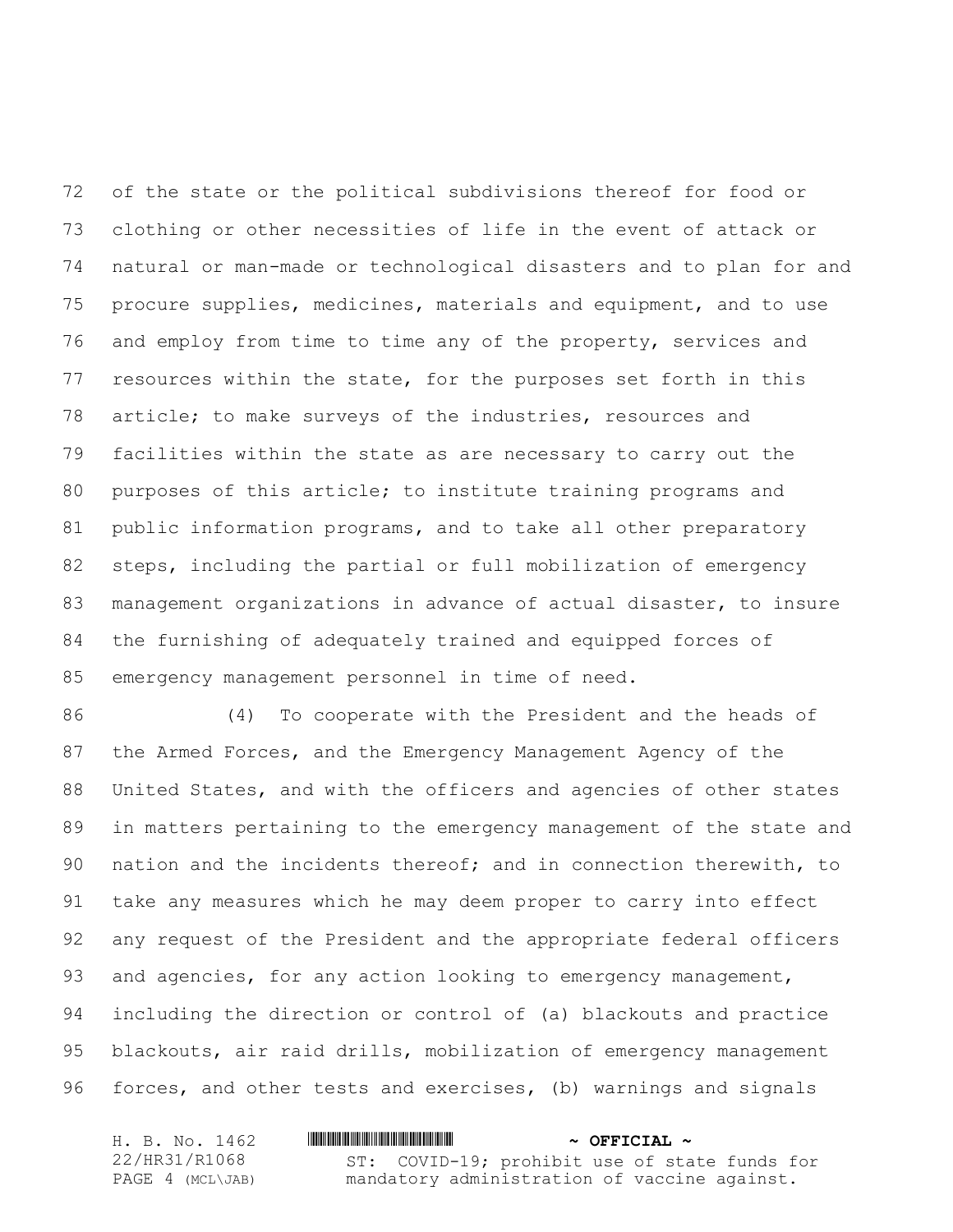for drills or attacks and the mechanical devices to be used in connection therewith, (c) the effective screening or extinguishing of all lights and lighting devices and appliances, (d) shutting off water mains, gas mains, electric power connections and the suspension of all other utility services, (e) the conduct of civilians and the movement and cessation of movement of pedestrians and vehicular traffic during, prior and subsequent to drills or attack, (f) public meetings or gatherings under emergency conditions, and (g) the evacuation and reception of the civilian population.

 (5) To take such action and give such directions to state and local law enforcement officers and agencies as may be reasonable and necessary for the purpose of securing compliance with the provisions of this article and with the orders, rules and regulations made pursuant thereto.

 (6) To employ such measures and give such directions to the state or local boards of health as may be reasonably necessary for the purpose of securing compliance with the provisions of this article or with the findings or recommendations of such boards of health by reason of conditions arising from enemy attack or the threat of enemy attack or natural, man-made or technological disaster.

 (7) To utilize the services and facilities of existing officers and agencies of the state and of the political subdivisions thereof; and all such officers and agencies shall

| H. B. No. 1462   | $\sim$ OFFICIAL $\sim$                        |
|------------------|-----------------------------------------------|
| 22/HR31/R1068    | ST: COVID-19; prohibit use of state funds for |
| PAGE 5 (MCL\JAB) | mandatory administration of vaccine against.  |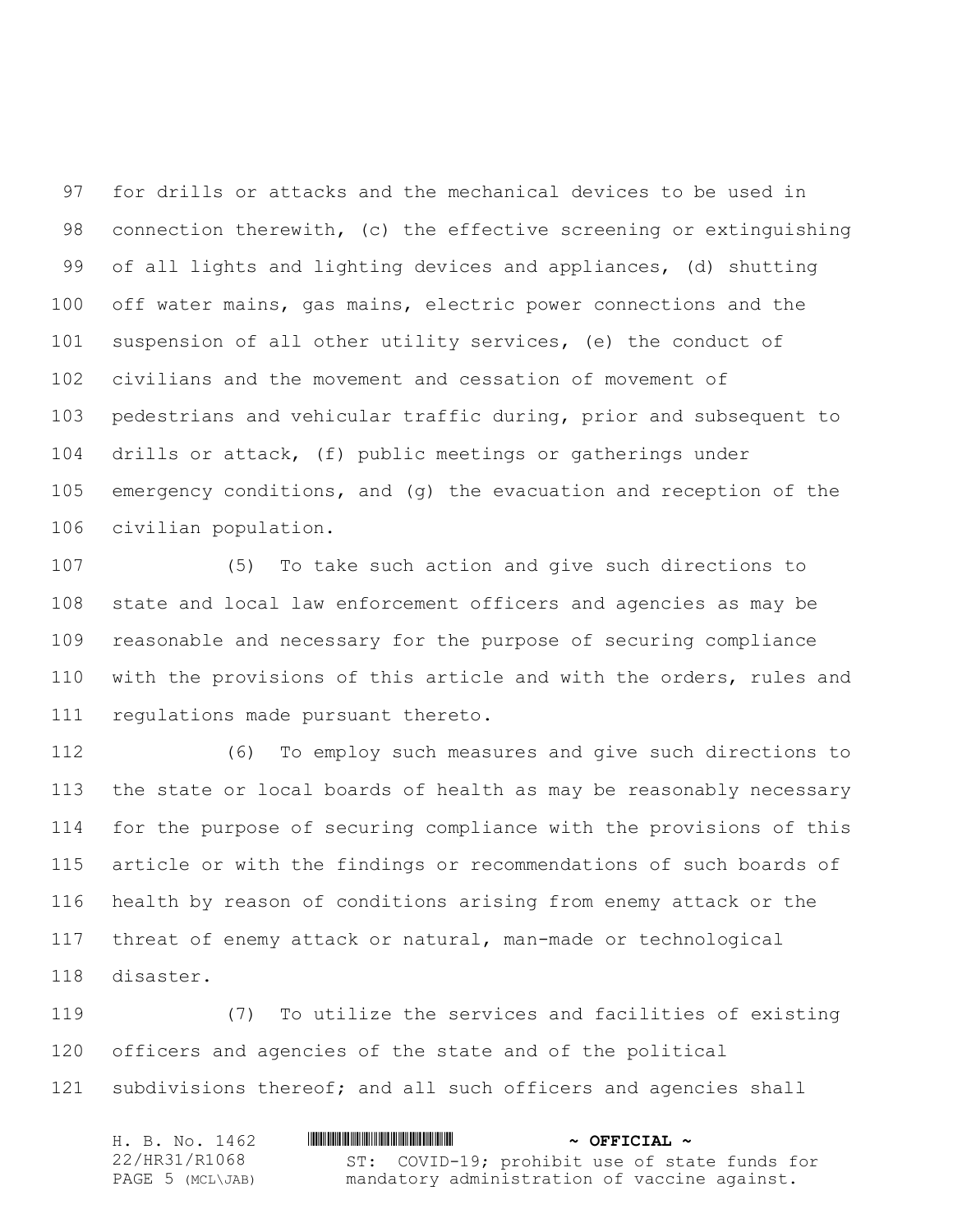cooperate with and extend their services and facilities to the Governor as he may request.

 (8) To establish agencies and offices and to appoint executive, technical, clerical and other personnel as may be necessary to carry out the provisions of this article including, with due consideration to the recommendation of the local authorities, part-time or full-time state and regional area directors.

 (9) To delegate any authority vested in him under this article, and to provide for the subdelegation of any such authority.

 (10) On behalf of this state to enter into reciprocal aid agreements or compacts with other states and the federal government, either on a statewide basis or local political subdivision basis or with a neighboring state or province of a foreign country. Such mutual aid arrangements shall be limited to the furnishings or exchange of food, clothing, medicine and other supplies; engineering services; emergency housing; police services; national or state guards while under the control of the state; health, medical and related services; firefighting, rescue, 142 transportation and construction services and equipment; personnel 143 necessary to provide or conduct these services; and such other supplies, equipment, facilities, personnel and services as may be needed; the reimbursement of costs and expenses for equipment, supplies, personnel and similar items for mobile support units,

| H. B. No. 1462   | $\sim$ OFFICIAL $\sim$                        |
|------------------|-----------------------------------------------|
| 22/HR31/R1068    | ST: COVID-19; prohibit use of state funds for |
| PAGE 6 (MCL\JAB) | mandatory administration of vaccine against.  |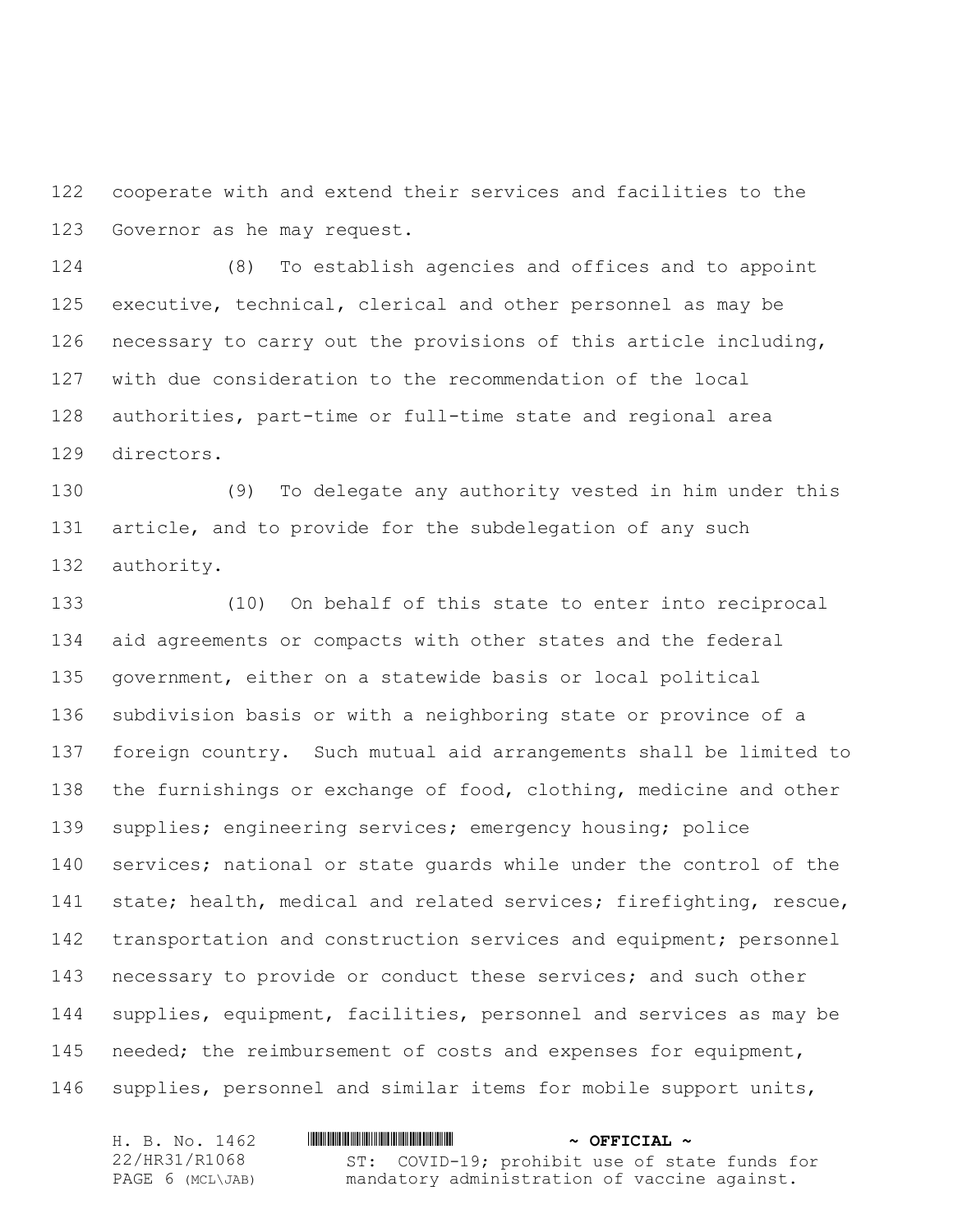firefighting and police units and health units; and on such terms 148 and conditions as are deemed necessary.

 (11) To sponsor and develop mutual aid plans and agreements between the political subdivisions of the state, similar to the mutual aid arrangements with other states referred to above.

 (12) To collect information and data for assessment of vulnerabilities and capabilities within the borders of Mississippi as it pertains to the nation and state's security and homeland defense. This information shall be exempt from the Mississippi Public Records Act, Section 25-61-1 et seq.

 (13) Authorize any agency or arm of the state to create a special emergency management revolving fund, accept donations, contributions, fees, grants, including federal funds, as may be necessary for such agency or arm of the state to administer its functions of this article as set forth in the Executive Order of the Governor.

 (14) To authorize the Commissioner of Public Safety to select, train, organize and equip a ready reserve of auxiliary highway patrolmen.

 (15) To suspend or limit the sale, dispensing or transportation of alcoholic beverages, firearms, explosives and combustibles.

 (16) To control, restrict and regulate by rationing, freezing, use of quotas, prohibitions on shipments, price-fixing,

| H. B. No. 1462   | $\sim$ OFFICIAL $\sim$                        |
|------------------|-----------------------------------------------|
| 22/HR31/R1068    | ST: COVID-19; prohibit use of state funds for |
| PAGE 7 (MCL\JAB) | mandatory administration of vaccine against.  |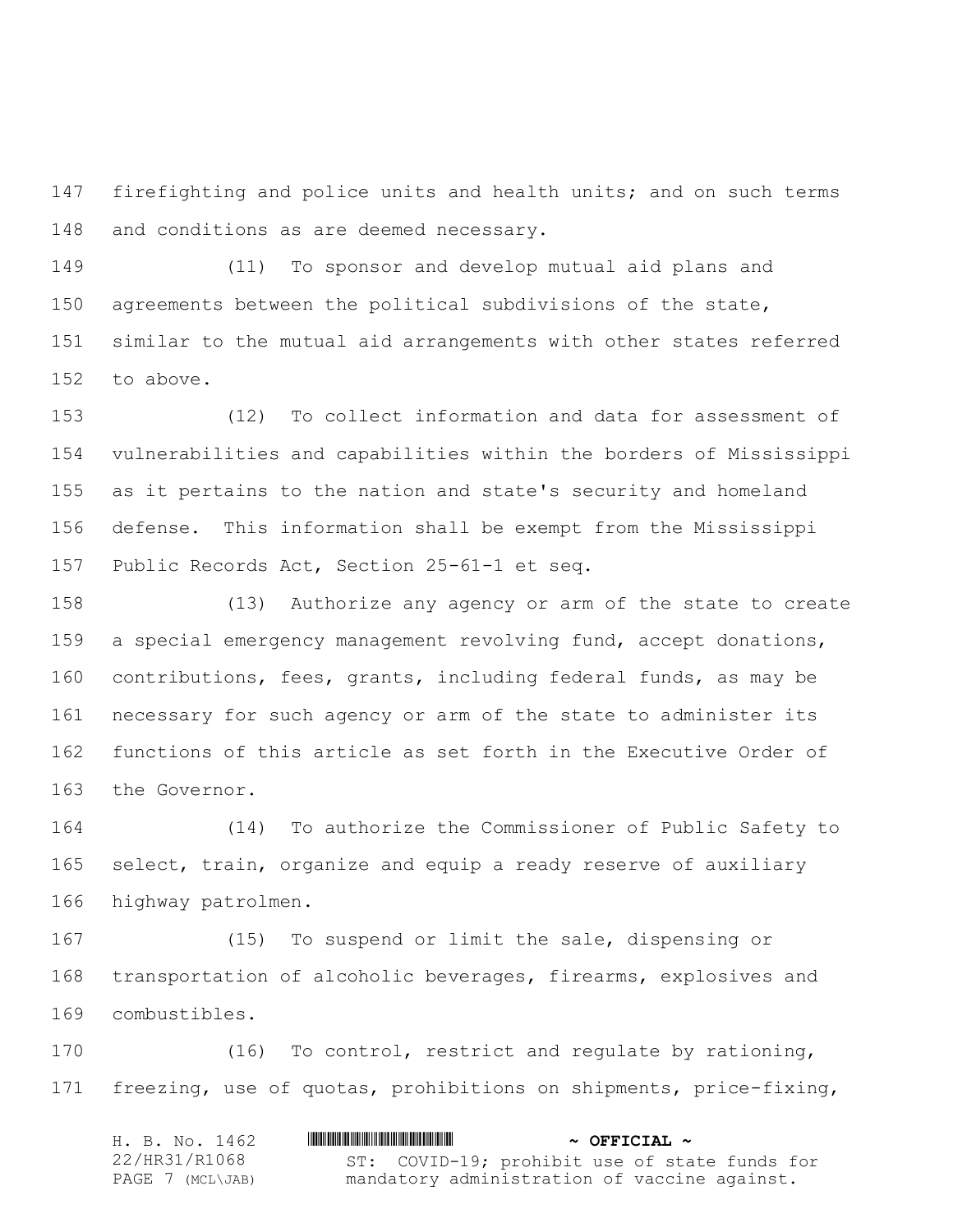172 allocation or other means, the use, sale or distribution of food, feed, fuel, clothing and other commodities, materials, goods or services.

 (17) To proclaim a state of emergency in an area affected or likely to be affected thereby when he finds that the conditions described in Section 33-15-5(g) exist, or when he is requested to do so by the mayor of a municipality or by the president of the board of supervisors of a county, or when he finds that a local authority is unable to cope with the emergency. Such proclamation shall be in writing and shall take effect immediately upon its execution by the Governor. As soon thereafter as possible, such proclamation shall be filed with the Secretary of State and be given widespread notice and publicity. The Governor, upon advice of the director, shall review the need for continuing the state of emergency at least every thirty (30) days until the emergency is terminated and shall proclaim a reduction of area or the termination of the state of emergency at the earliest possible date that conditions warrant.

 (18) To declare an emergency impact area when he finds that the conditions described in Section 33-15-5(o) exist. The proclamation shall be in writing and shall take effect immediately upon its execution by the Governor. As soon as possible, the proclamation shall be filed with the Secretary of State and be given widespread notice and publicity. The Governor shall review the need for continuing the declaration of emergency impact area

| H. B. No. 1462   | $\sim$ OFFICIAL $\sim$                        |
|------------------|-----------------------------------------------|
| 22/HR31/R1068    | ST: COVID-19; prohibit use of state funds for |
| PAGE 8 (MCL\JAB) | mandatory administration of vaccine against.  |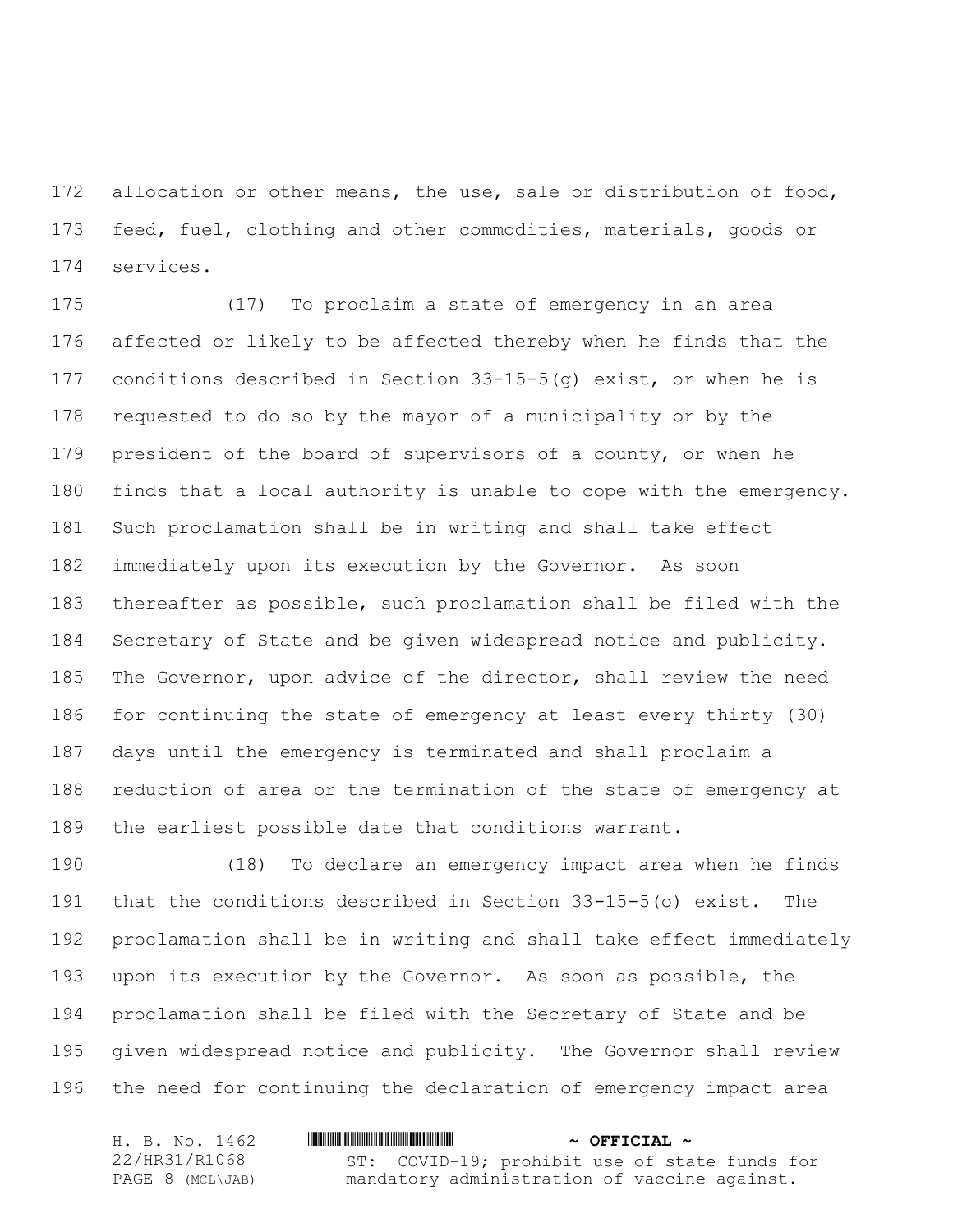at least every thirty (30) days until the emergency is terminated, and shall proclaim the reduction of the emergency impact area or termination of the declaration of emergency impact area at the earliest date or dates possible.

 (c) In addition to the powers conferred upon the Governor in this section, the Legislature hereby expressly delegates to the Governor the following powers and duties in the event of an impending enemy attack, an enemy attack, or a man-made, technological or natural disaster where such disaster is beyond local control:

 (1) To suspend the provisions of any regulatory statute prescribing the procedures for conduct of state business, or the orders, rules or regulations of any state agency, if strict compliance with the provisions of any statute, order, rule or regulation would in any way prevent, hinder or delay necessary action in coping with a disaster or emergency.

 (2) To transfer the direction, personnel or functions of state agencies, boards, commissions or units thereof for the purpose of performing or facilitating disaster or emergency services.

 (3) To commandeer or utilize any private property if necessary to cope with a disaster or emergency, provided that such private property so commandeered or utilized shall be paid for under terms and conditions agreed upon by the participating parties. The owner of said property shall immediately be given a

| H. B. No. 1462   | $\sim$ OFFICIAL $\sim$                        |
|------------------|-----------------------------------------------|
| 22/HR31/R1068    | ST: COVID-19; prohibit use of state funds for |
| PAGE 9 (MCL\JAB) | mandatory administration of vaccine against.  |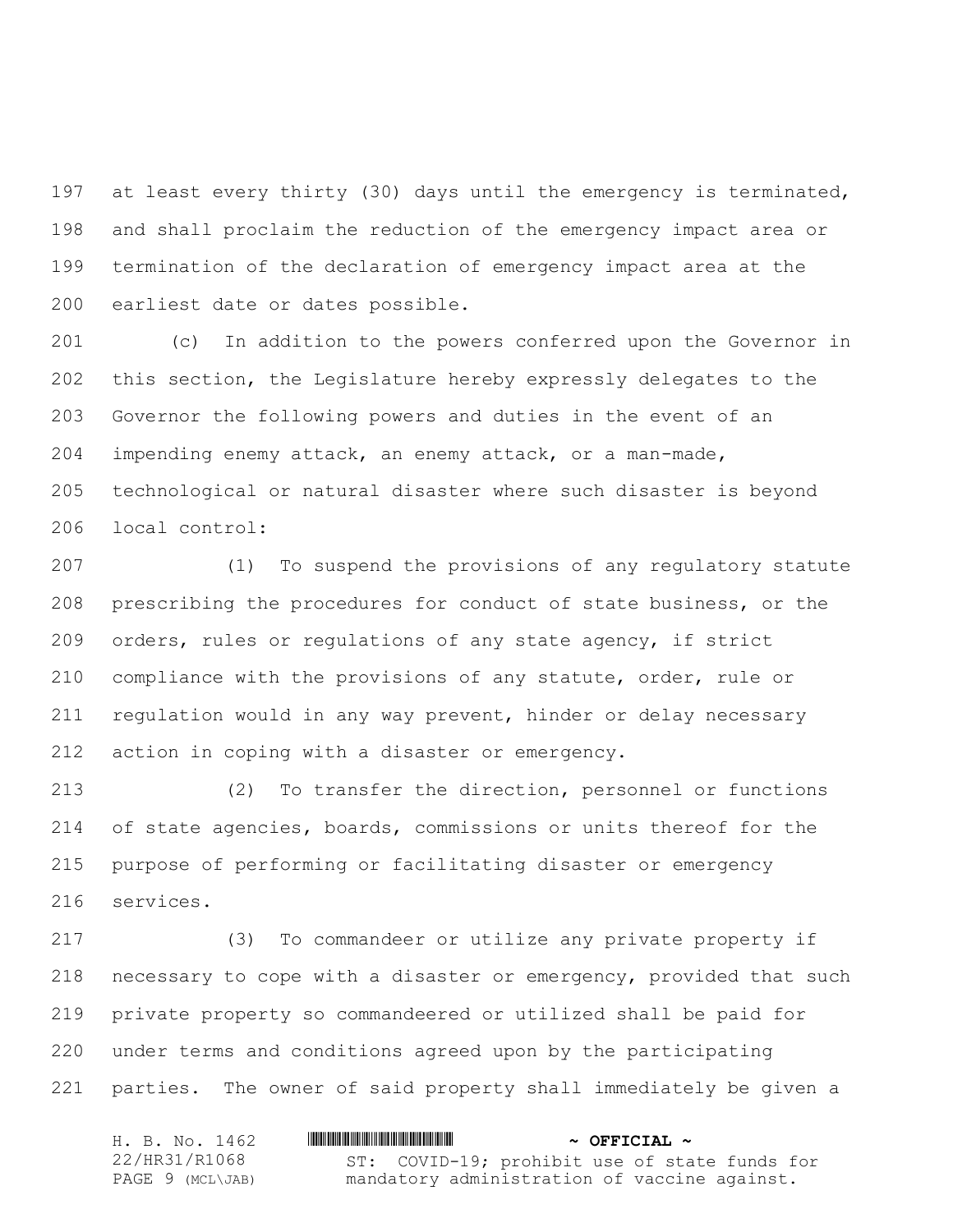receipt for the said private property and said receipt shall serve as a valid claim against the Treasury of the State of Mississippi for the agreed upon market value of said property.

 (4) To perform and exercise such other functions, powers and duties as may be necessary to promote and secure the safety and protection of the civilian population in coping with a disaster or emergency.

 (d) This section does not authorize the Governor or a designee of the Governor to act in contravention of Section 33-7-303 or Section 1 of House Bill No. 1462, 2022 Regular Session.

 **SECTION 3.** Section 41-23-43, Mississippi Code of 1972, is brought forward as follows:

41-23-43. (1) As used in this section:

 (a) "Department" means the Mississippi State Department of Health, Bioterrorism Division;

 (b) "Director" means the Executive Director of the State Board of Health;

 (c) "Bioterrorism" means the intentional use of any microorganism, virus, infectious substance or biological product that may be engineered as a result of biotechnology or any naturally occurring or bioengineered component of any microorganism, virus, infectious substance or biological product, to cause or attempt to cause death, disease or other biological malfunction in any living organism;

| H. B. No. 1462    | $\sim$ OFFICIAL $\sim$                        |
|-------------------|-----------------------------------------------|
| 22/HR31/R1068     | ST: COVID-19; prohibit use of state funds for |
| PAGE 10 (MCL\JAB) | mandatory administration of vaccine against.  |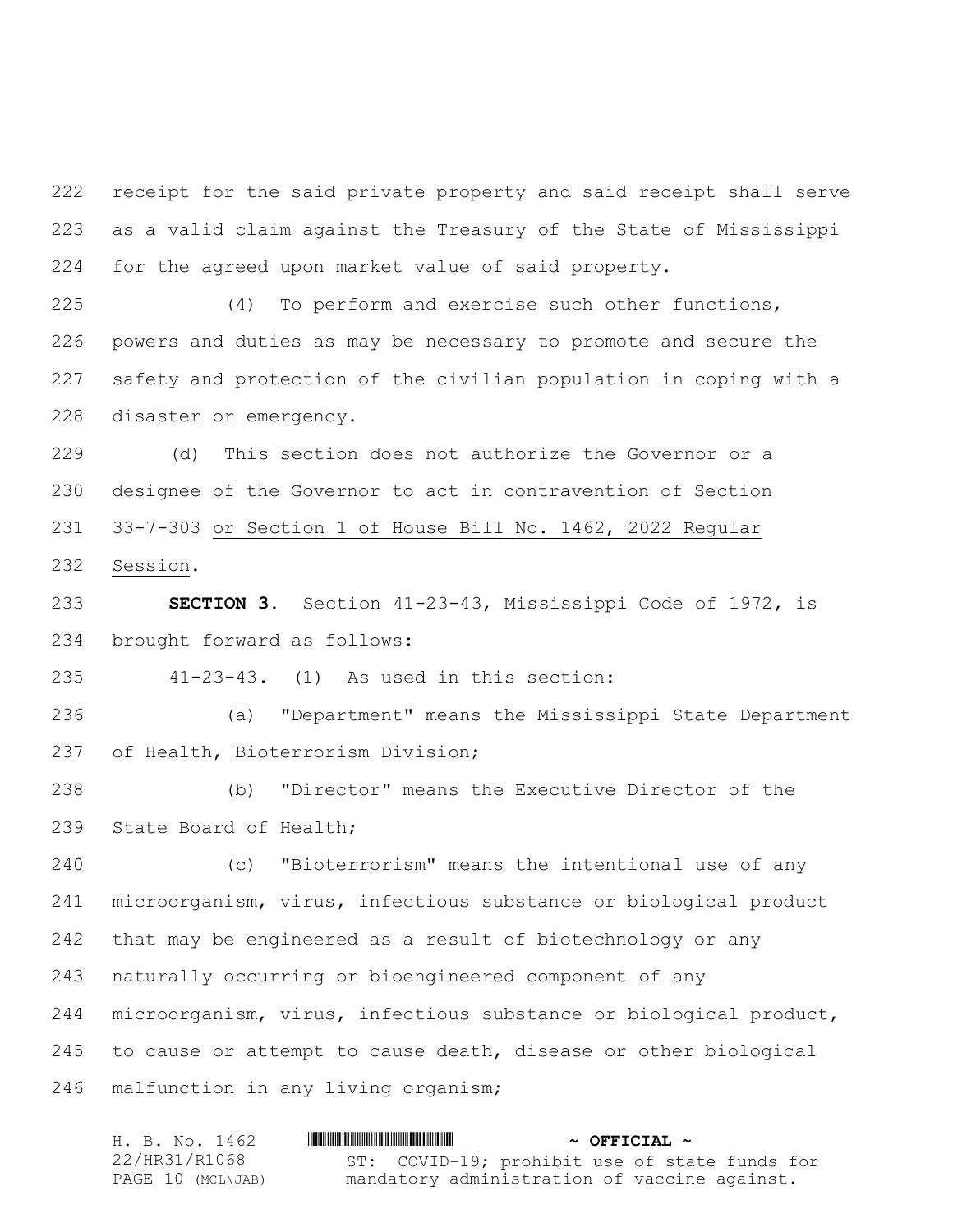(d) "Disaster locations" means any geographical location where a bioterrorism attack, terrorist attack, catastrophic or natural disaster or emergency occurs;

 (e) "First responders" means state and local law enforcement personnel, fire department personnel, emergency medical personnel, emergency management personnel and public works personnel who may be deployed to bioterrorism attacks, terrorist attacks, catastrophic or natural disasters and emergencies.

 (2) The department shall offer a vaccination program for first responders who may be exposed to infectious diseases when deployed to disaster locations. The vaccinations shall include, but are not limited to, hepatitis A vaccination, hepatitis B vaccination, diphtheria-tetanus vaccination, influenza vaccination, pneumococcal vaccination and other vaccinations when recommended by the United States Public Health Service and in accordance with Federal Emergency Management Directors Policy. Immune globulin will be made available when necessary.

 (3) Participation in the vaccination program shall be voluntary by the first responders, except for first responders who are classified as having "occupational exposure" to blood borne pathogens as defined by the Occupational Safety and Health Administration Standard contained at 29 CFR 1910.10300 who shall be required to take the designated vaccinations or otherwise required by law.

H. B. No. 1462 \*HR31/R1068\* **~ OFFICIAL ~** 22/HR31/R1068 PAGE 11 (MCL\JAB) ST: COVID-19; prohibit use of state funds for mandatory administration of vaccine against.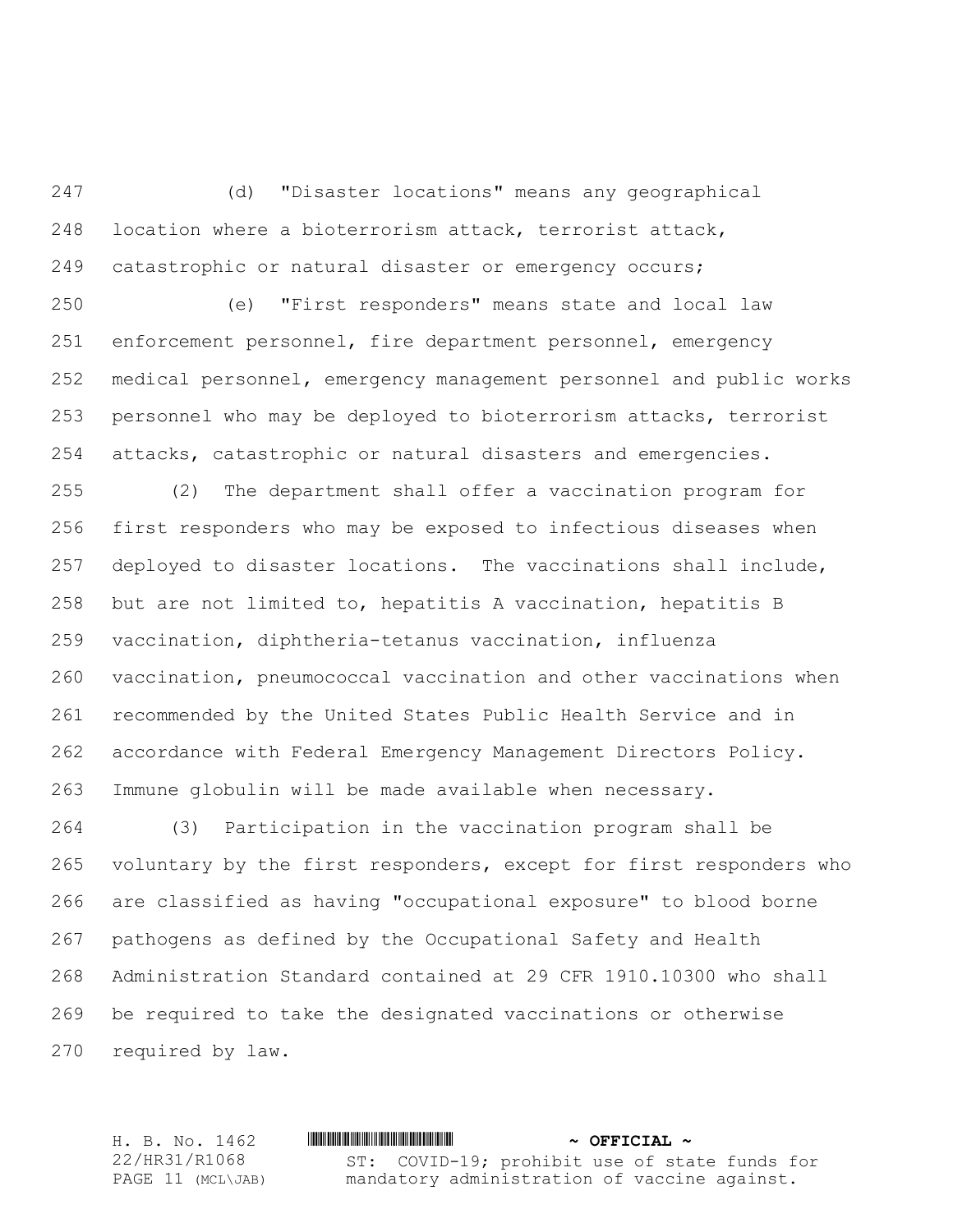(4) A first responder shall be exempt from vaccinations when a written statement from a licensed physician is presented indicating that a vaccine is medically contraindicated for that person or the first responder signs a written statement that the administration of a vaccination conflicts with their religious tenets.

 (5) If there is a vaccine shortage, the director, in consultation with the Governor and the Centers for Disease Control and Prevention, shall give priority for vaccination to first responders.

 (6) The department shall notify first responders to the availability of the vaccination program and shall provide educational materials on ways to prevent exposure to infectious diseases.

 (7) The department may contract with county and local health departments, not-for-profit home health care agencies, hospitals and physicians to administer a vaccination program for first responders.

 (8) This section shall be effective upon receipt of federal funding and/or federal grants for administering a first responders vaccination program. Upon receipt of that funding, the department shall make available the vaccines to first responders as provided in this section.

 **SECTION 4.** Section 41-23-37, Mississippi Code of 1972, is brought forward as follows:

| H. B. No. 1462    | $\sim$ OFFICIAL $\sim$                        |
|-------------------|-----------------------------------------------|
| 22/HR31/R1068     | ST: COVID-19; prohibit use of state funds for |
| PAGE 12 (MCL\JAB) | mandatory administration of vaccine against.  |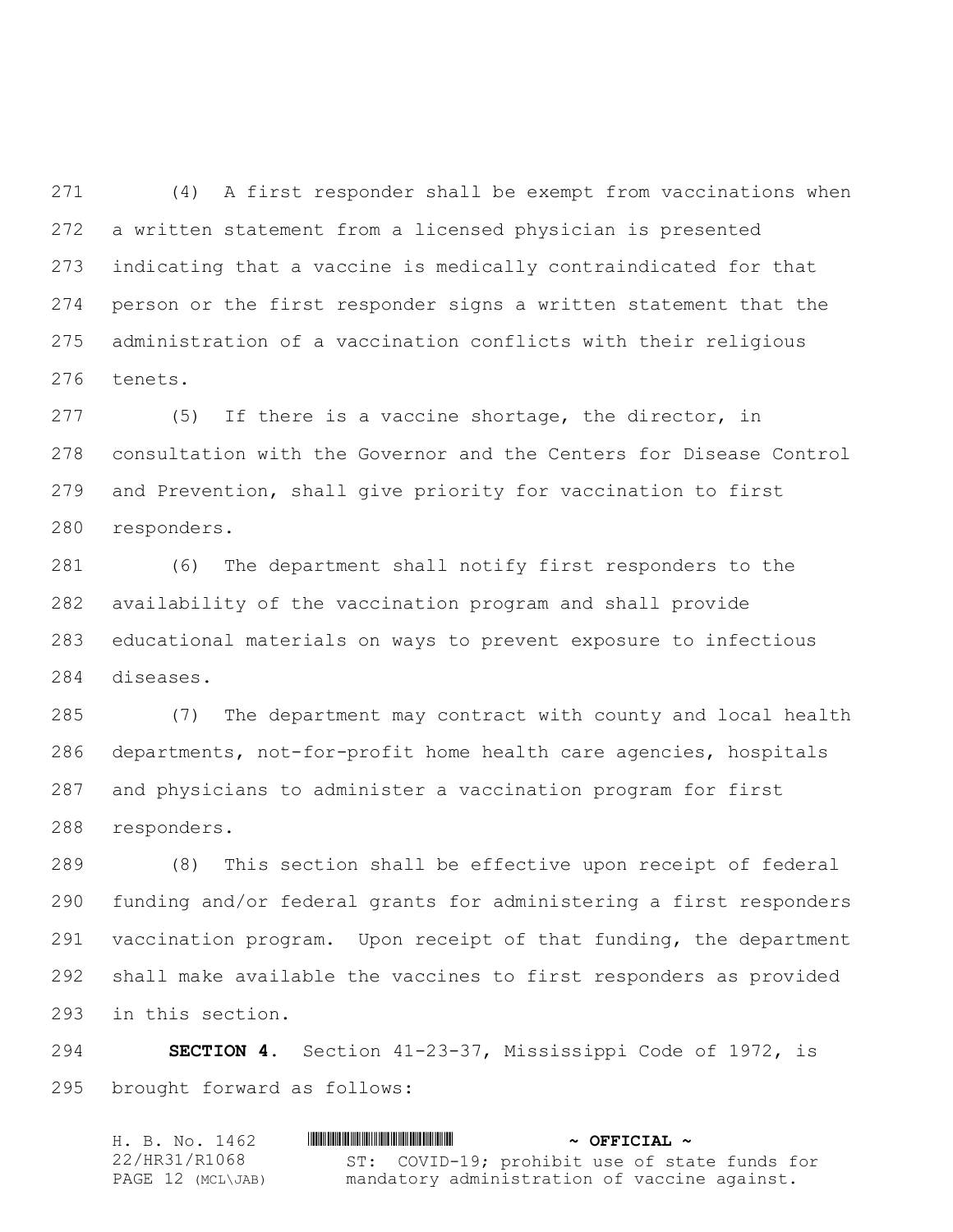41-23-37. Whenever indicated, the State Health Officer shall specify such immunization practices as may be considered best for the control of vaccine preventable diseases. A listing shall be promulgated annually or more often, if necessary.

 Except as provided hereinafter, it shall be unlawful for any child to attend any school, kindergarten or similar type facility intended for the instruction of children (hereinafter called "schools"), either public or private, with the exception of any legitimate home instruction program as defined in Section 37-13-91, Mississippi Code of 1972, for ten (10) or less children who are related within the third degree computed according to the civil law to the operator, unless they shall first have been vaccinated against those diseases specified by the State Health Officer.

 A certificate of exemption from vaccination for medical reasons may be offered on behalf of a child by a duly licensed physician and may be accepted by the local health officer when, in his opinion, such exemption will not cause undue risk to the community.

 Certificates of vaccination shall be issued by local health officers or physicians on forms specified by the Mississippi State Board of Health. These forms shall be the only acceptable means for showing compliance with these immunization requirements, and the responsible school officials shall file the form with the child's record.

H. B. No. 1462 \*HR31/R1068\* **~ OFFICIAL ~** 22/HR31/R1068 PAGE 13 (MCL\JAB) ST: COVID-19; prohibit use of state funds for mandatory administration of vaccine against.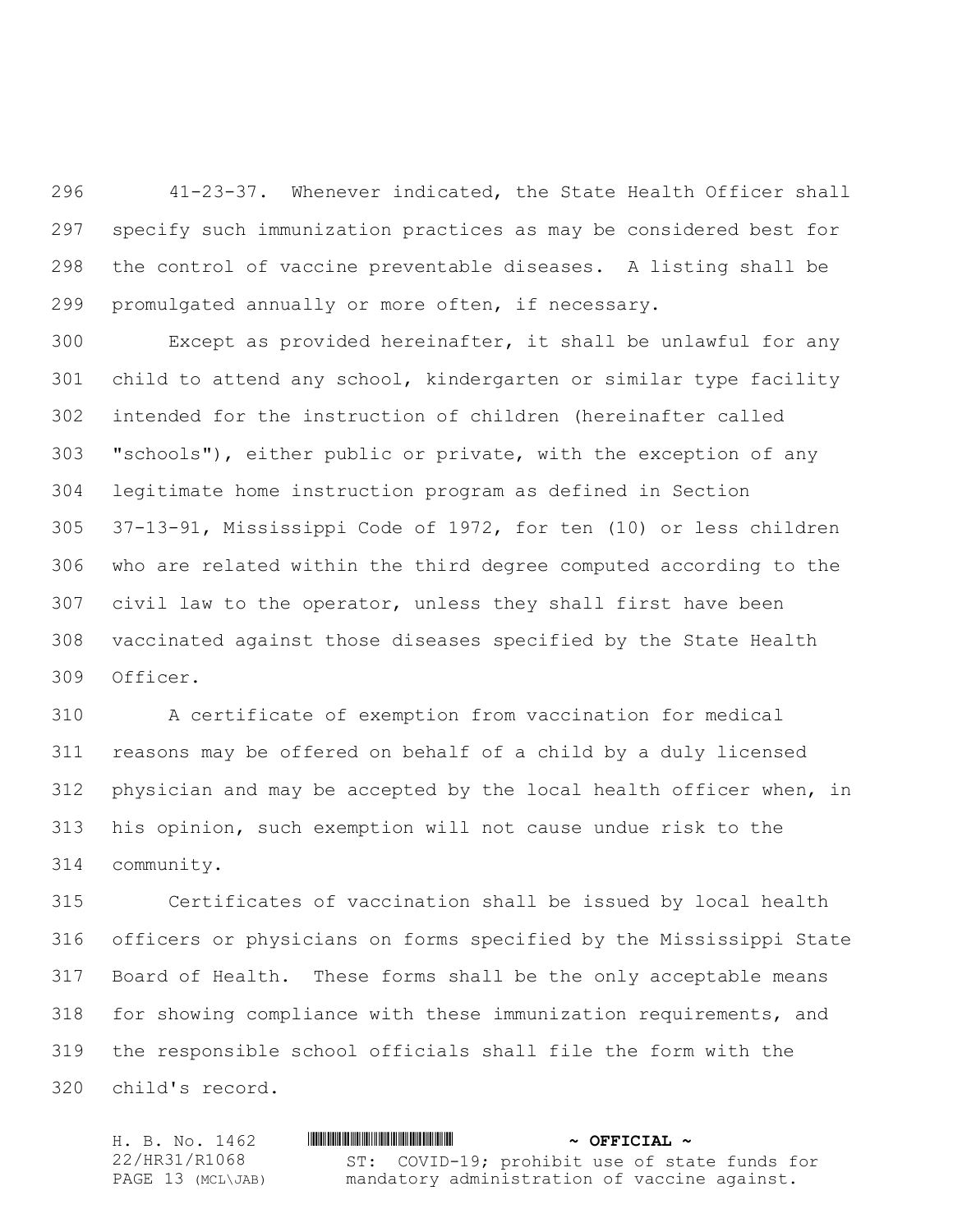If a child shall offer to enroll at a school without having completed the required vaccinations, the local health officer may grant a period of time up to ninety (90) days for such completion when, in the opinion of the health officer, such delay will not cause undue risk to the child, the school or the community. No child shall be enrolled without having had at least one (1) dose of each specified vaccine.

 Within thirty (30) days after the opening of the fall term of school (on or before October 1 of each year) the person in charge of each school shall report to the county or local health officer, on forms provided by the Mississippi State Board of Health, the number of children enrolled by age or grade or both, the number fully vaccinated, the number in process of completing vaccination requirements, and the number exempt from vaccination by reason for such exemption.

 Within one hundred twenty (120) days after the opening of the fall term (on or before December 31), the person in charge of each school shall certify to the local or county health officer that all children enrolled are in compliance with immunization requirements.

 For the purpose of assisting in supervising the immunization status of the children the local health officer, or his designee, may inspect the children's records or be furnished certificates of immunization compliance by the school.

H. B. No. 1462 \*HR31/R1068\* **~ OFFICIAL ~** 22/HR31/R1068 PAGE 14 (MCL\JAB) ST: COVID-19; prohibit use of state funds for mandatory administration of vaccine against.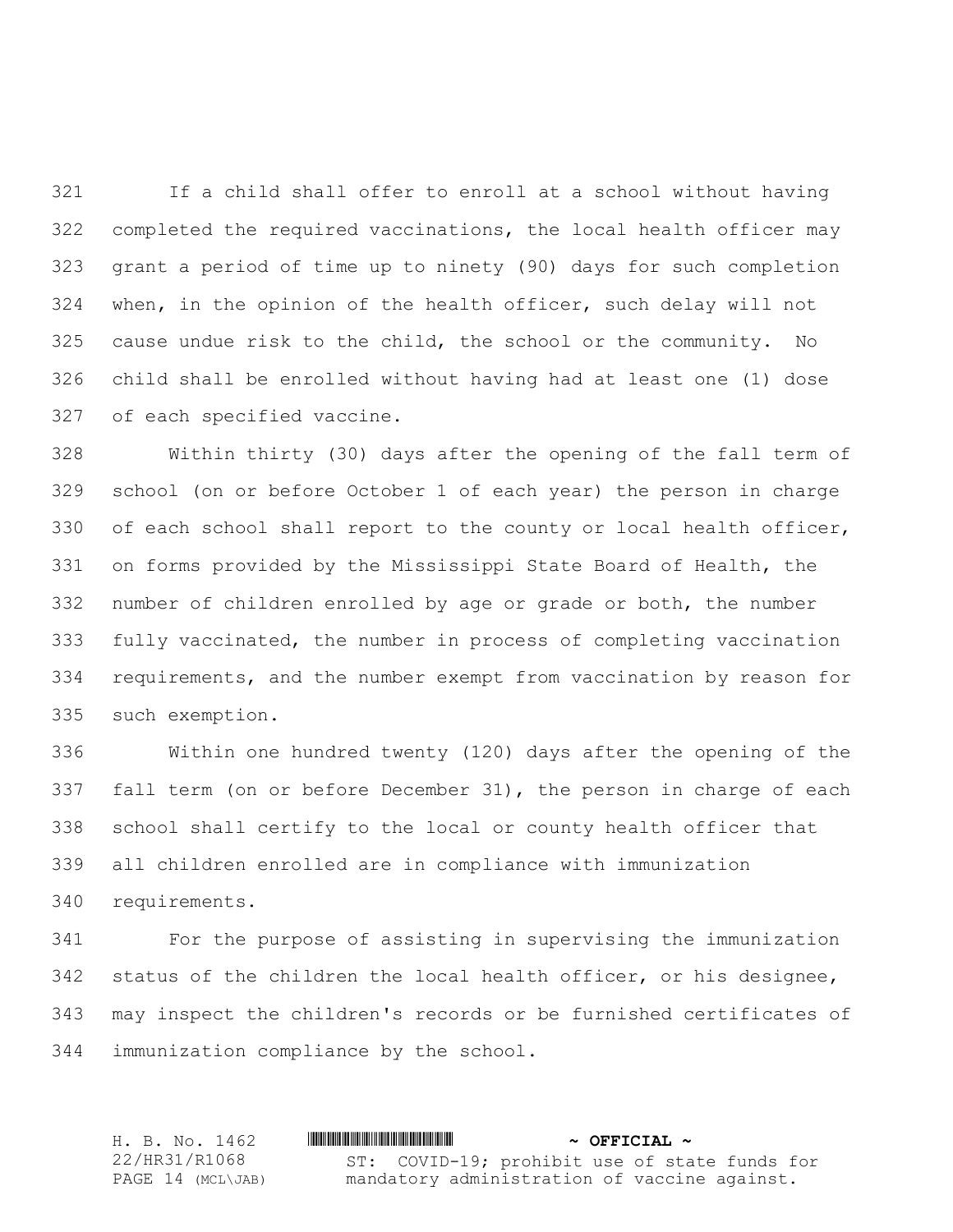It shall be the responsibility of the person in charge of each school to enforce the requirements for immunization. Any child not in compliance at the end of ninety (90) days from the opening of the fall term must be suspended until in compliance, unless the health officer shall attribute the delay to lack of supply of vaccine or some other such factor clearly making compliance impossible.

 Failure to enforce provisions of this section shall constitute a misdemeanor and upon conviction be punishable by fine or imprisonment or both.

 **SECTION 5.** Section 41-88-3, Mississippi Code of 1972, is brought forward as follows:

 41-88-3. (1) The State Department of Health is responsible for assuring that all children in the state are appropriately immunized against vaccine-preventable diseases. In order to improve the state's immunization levels in children, the State Department of Health shall enhance current immunization activities and focus on children receiving all recommended immunizations by twenty-four (24) months of age. The immunizations shall be administered according to the recommendations of the national Advisory Committee on Immunization Practices (ACIP). The administration of vaccine shall not be delayed due to a reluctance of the health care provider to administer multiple immunizations in a visit. The department shall improve parent compliance and

H. B. No. 1462 **HRING AND ALL AND A PHOTOGRAPH**  $\sim$  **OFFICIAL**  $\sim$ 22/HR31/R1068 PAGE 15 (MCL\JAB) ST: COVID-19; prohibit use of state funds for mandatory administration of vaccine against.